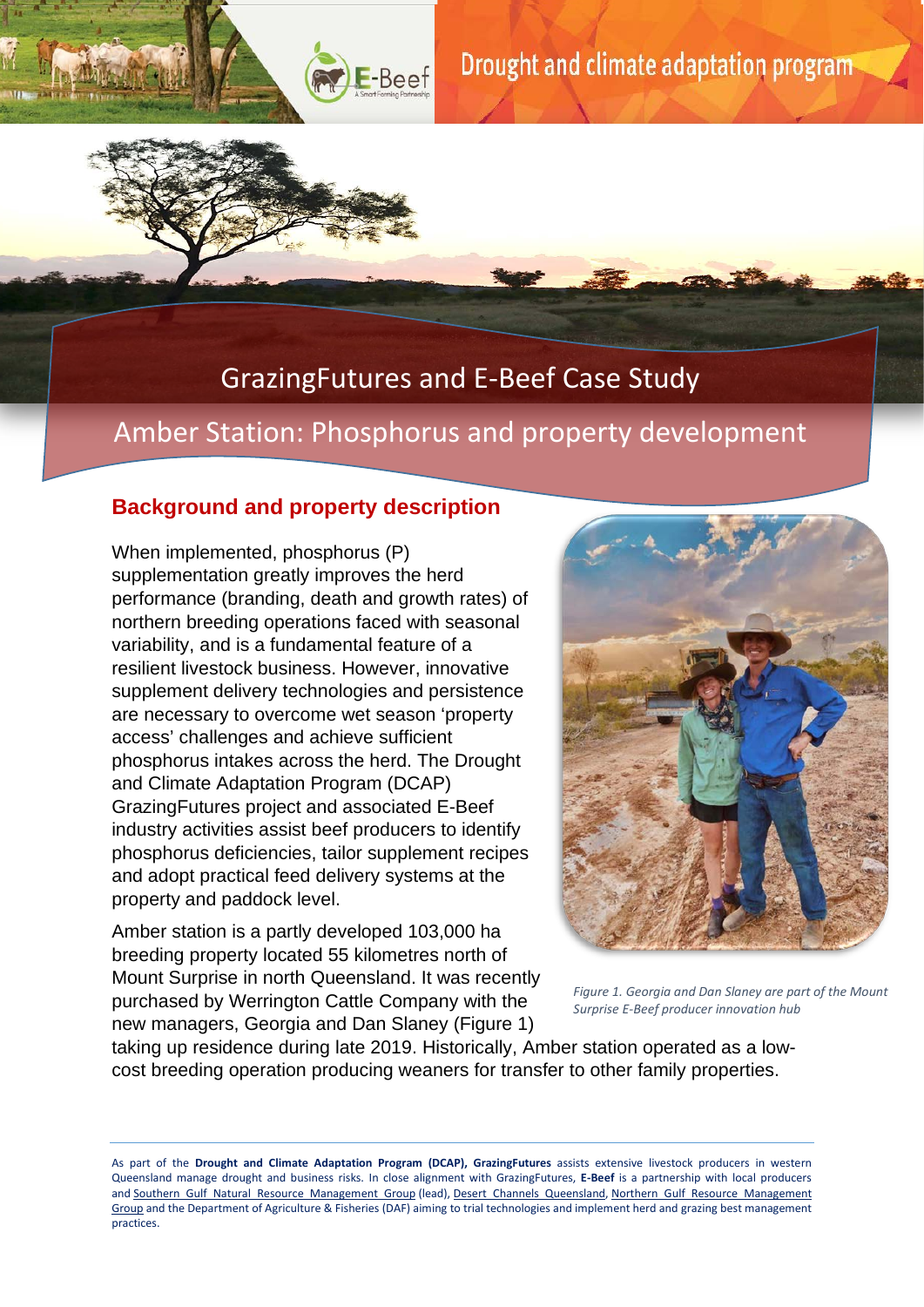At the time of purchase about half of the property was fenced into five large paddocks with the other half open but linked to laneways and holding squares around strategic dams and water points for the collection of cattle. Steep gullies and rocky outcrops are used as a natural boundary in places and the number of neighbouring cattle running on Amber suggested minimal stock control.

E-Beef

The condition of the breeding herd and calves purchased with the property indicated an effective phosphorus (P) supplementation feeding program had not been in place on Amber. Dan explained: "*Visually the poor condition of the calves was a clear example of just how long the cows had been severely deficient, and as a result they were falling in a heap in the yards when mustered".*

Werrington Cattle Co has a long history of successful wet season P and dry season supplementation of breeder herds (Figures 2 and 3) so it was no surprise that the first management decision on Amber station was to feed bulker bags of both wet and dry season supplement side by side. Two thousand cows purchased with the station consumed 22 tonnes of phosphorus supplement in just three weeks. Dan explained he had never seen such high intakes of phosphorus supplements.

Within weeks they noticed a dramatic turnaround in the cattle condition which coincided with a significant reduction in supplement intakes.



*Figure 2. Amber cows and calves both consuming dry season supplement with phosphorus*

As part of the **Drought and Climate Adaptation Program (DCAP), GrazingFutures** assists extensive livestock producers in western Queensland manage drought and business risks. In close alignment with GrazingFutures, **E-Beef** is a partnership with local producers and [Southern Gulf Natural Resource Management Group](https://www.southerngulf.com.au/) (lead), [Desert Channels Queensland,](https://dcq.org.au/) [Northern Gulf Resource Management](https://mynortherngulf.org/)  [Group](https://mynortherngulf.org/) and the Department of Agriculture & Fisheries (DAF) aiming to trial technologies and implement herd and grazing best management practices.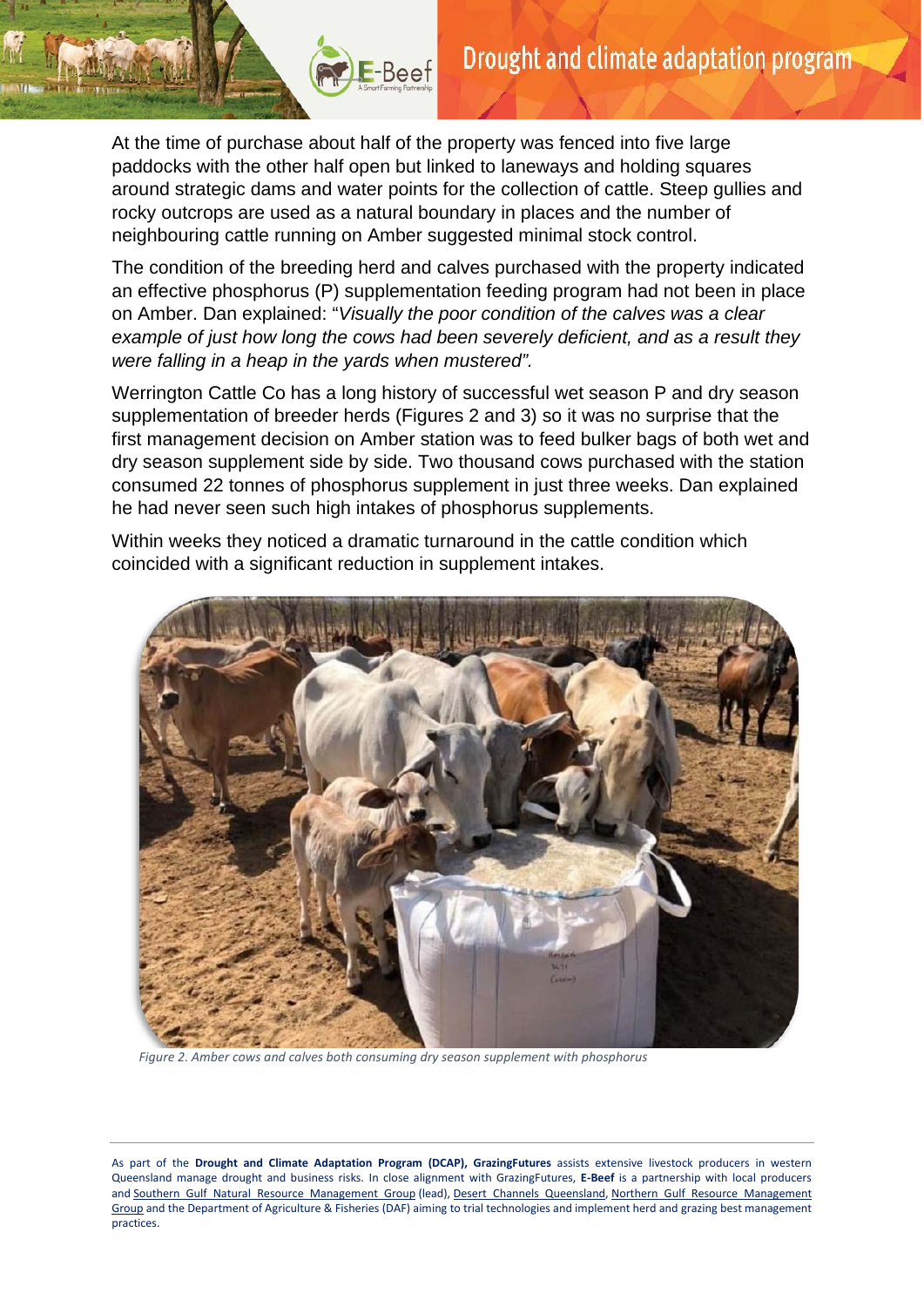

Amber station receives reliable annual wet season rainfall (~ 800mm) and is fortunate to have several creeks branching off the Lynd River, which runs through Amber all year round. Along with a variety of native pastures and numerous edible shrubs there is widespread *Seca* and other introduced stylos on Amber. Ranges and rocky outcrops intersect the property and key soil types include decomposed granites, sandy country, watercourse frontages and some basalt soils. In addition to the river and natural springs, Amber has a house bore and 28 dams.

E-Beef



*Figure 3. Amber lick truck replenishing supplement supplies at lick sites*

#### **Werrington management principles**

Werrington Station is 19,500ha of mainly eucalypt woodland approximately 125km south-east of Georgetown. Werrington Station carries most of the breeders (of the total Werrington Cattle Co herd of 9,000 – 10,000 head) and is run in conjunction with Rainmore (28,000 ha of buffel grass on Brigalow country south of Alpha) and other agistment on forest and Downs country. Each paddock on Werrington is spelled for 4–5 months over the wet season every second year, with weaner paddocks spelled every year. There has been no burning on Werrington for over 30 years.

Some country on Werrington has been oversown with *Seca* and *Verano* stylo, and *Wynn Cassia*. Breeders are control-mated to drop calves over from September to November each year. All cattle are vaccinated for botulism. Breeders receive both dry season urea-based supplements (with phosphorus) and wet season phosphorus supplements (using bulker bags). After the first frosts, weaner heifers are fed M8U plus 1% P and 8% copra meal for six months of the dry season.

Both Werrington and Amber are currently using the same wet season P lick recipe. Target wet season P intakes on Werrington are 7 – 8g/head/day for breeders and heifers, and 4g/head/day for steers. When fed for 100 days over the wet season, P supplements cost \$7 – 8 per breeder.

As part of the **Drought and Climate Adaptation Program (DCAP), GrazingFutures** assists extensive livestock producers in western Queensland manage drought and business risks. In close alignment with GrazingFutures, **E-Beef** is a partnership with local producers and [Southern Gulf Natural Resource Management Group](https://www.southerngulf.com.au/) (lead), [Desert Channels Queensland,](https://dcq.org.au/) [Northern Gulf Resource Management](https://mynortherngulf.org/)  [Group](https://mynortherngulf.org/) and the Department of Agriculture & Fisheries (DAF) aiming to trial technologies and implement herd and grazing best management practices.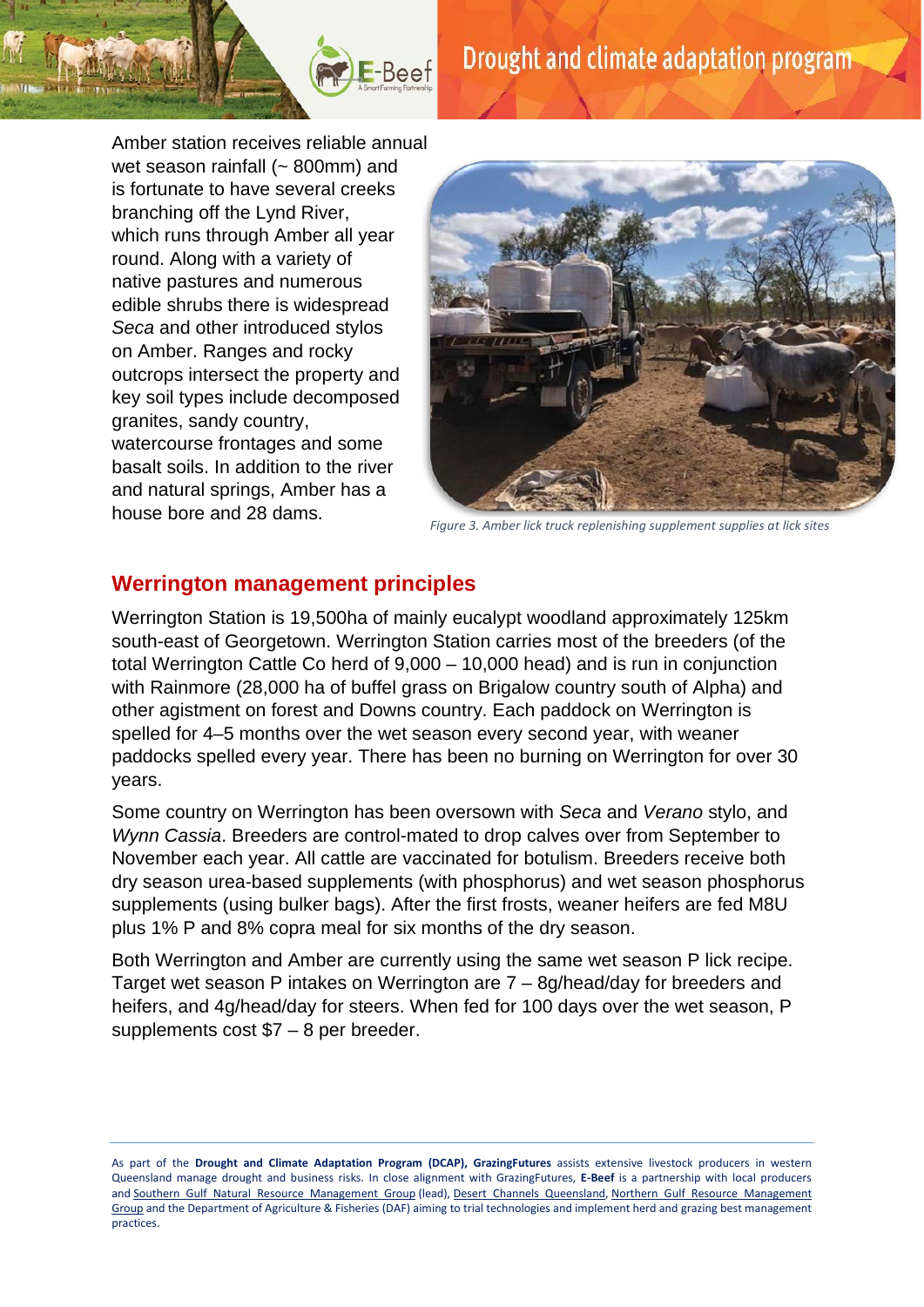#### **Amber five-year property management plan**

 $\left( \frac{1}{2} \right)$  E-Beef

The current property management plan, developed by Georgia and Dan in conjunction with the Werrington Cattle Co team (Figure 4), focuses on implementing

a P (wet and dry season) supplementation program and investing in yards, fences and waters to improve the carrying capacity and running efficiency of Amber. Only breeders with better reproductive performance will be retained and herd bulls will be selected on objective criteria that focus on improving herd fertility, temperament and survivability.

The majority of the Slaney's planning activities are heavily influenced by the successful management strategies applied by Georgia's family on Werrington station.



*Figure 4. Dan and Georgia Slaney with Georgia's older brother Clayton Lethbridge make up part of the Werrington Cattle Co management team, and are the next generation of industry leaders.* 

However, even with access to a range

of mentors and support mechanisms, the implementation of the Amber plan will rely on a very high level of teamwork, skill and timeliness. Georgia and Dan, as members of the Mount Surprise E-Beef producer innovation hub, regularly discuss herd, land and business management with fellow producers. The progress of the Amber plan in relation to infrastructure development, phosphorus supplementation delivery technologies, herd management, breeder performance and improving land condition will be articulated throughout the innovation hub in a peer to peer learning environment.

As part of the **Drought and Climate Adaptation Program (DCAP), GrazingFutures** assists extensive livestock producers in western Queensland manage drought and business risks. In close alignment with GrazingFutures, **E-Beef** is a partnership with local producers and [Southern Gulf Natural Resource Management Group](https://www.southerngulf.com.au/) (lead), [Desert Channels Queensland,](https://dcq.org.au/) [Northern Gulf Resource Management](https://mynortherngulf.org/)  [Group](https://mynortherngulf.org/) and the Department of Agriculture & Fisheries (DAF) aiming to trial technologies and implement herd and grazing best management practices.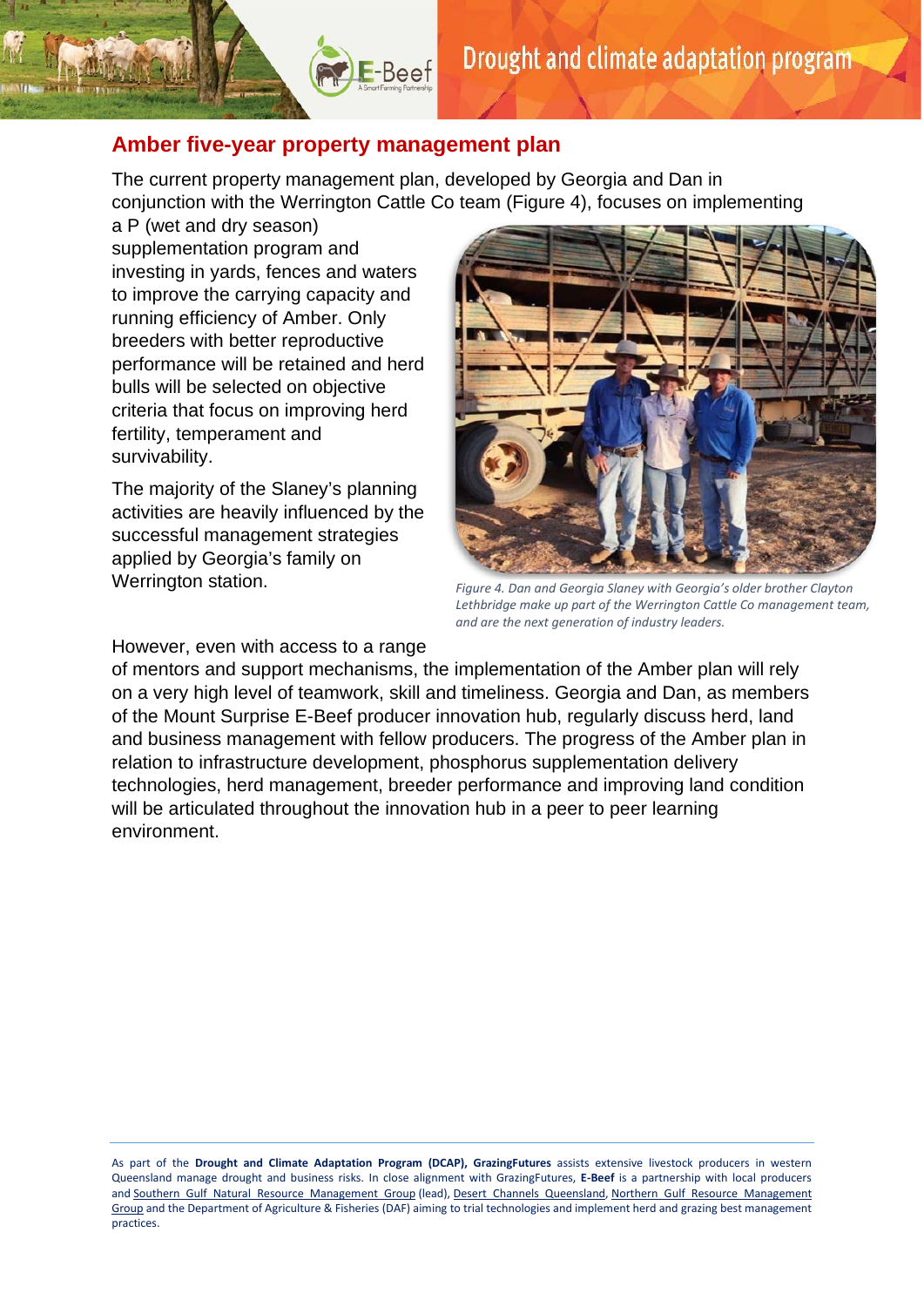# Drought and climate adaptation program

Underpinning the success of the plan will be an effective wet season P supplementation program across the entire property, focussed on achieving P intakes of 10g /day for each cowcalf unit during the wet season, and targeted dry season supplementation (with P; Figure 5) of weaners and replacement heifers. Bulker bags are preferred due to the lack of lick sheds and wet season access issues on Amber, as well as the success of this wet season P delivery method on Werrington for nearly two decades.

E-Beef



*Figure 5. A closer look at the Amber dry season loose licks with phosphorus*

Using a variety of 250 and 400 kg bags allows a wider distribution of lick across each paddock when cattle are typically scattered due to surface water. Smaller 25 kg bags are transported by helicopter to replenish existing lick sites when wet season vehicle access is limited on Amber. The Amber wet season P supplement recipe (Table 1) includes a mix of Kynofos 21™ (21% P), GranAm™, lime, Rumigro™ and salt. The aim is for breeders to consume around 100 g/head/day of lick which, at 10% P (as fed), delivers the required 10g P/breeder/day. However it is not unusual to see daily lick intakes fluctuate during the wet season. GranAm™, a source of non-protein nitrogen, is used to help fill the protein gap as pasture quality declines later in the wet season. While used successfully in wet season P supplements on Werrington and Amber, GranAm™ is sour and can reduce supplement intakes in some situations. Many northern producers are reluctant to use GranAm<sup>™</sup> in their wet season supplements as target wet season P intakes are often difficult to achieve. The inclusion of lime (5%) in exposed wet season P bulker bags helps form a surface crust and weatherproof the recipe.

The aim is for the Amber dry season urea-based supplements to include approximately 10 - 15% Kynofos 21™ which will supply around 3g and 5g P/head/day to heifers and breeders respectively during the dry season. Georgia and Dan observe cattle are less likely to gorge wet season P supplements when fed dry season licks with P in the months preceding the wet season. They notice this results in steadier, but adequate, supplement intakes over the growing season. Georgia and

As part of the **Drought and Climate Adaptation Program (DCAP), GrazingFutures** assists extensive livestock producers in western Queensland manage drought and business risks. In close alignment with GrazingFutures, **E-Beef** is a partnership with local producers and [Southern Gulf Natural Resource Management Group](https://www.southerngulf.com.au/) (lead), [Desert Channels Queensland,](https://dcq.org.au/) [Northern Gulf Resource Management](https://mynortherngulf.org/)  [Group](https://mynortherngulf.org/) and the Department of Agriculture & Fisheries (DAF) aiming to trial technologies and implement herd and grazing best management practices.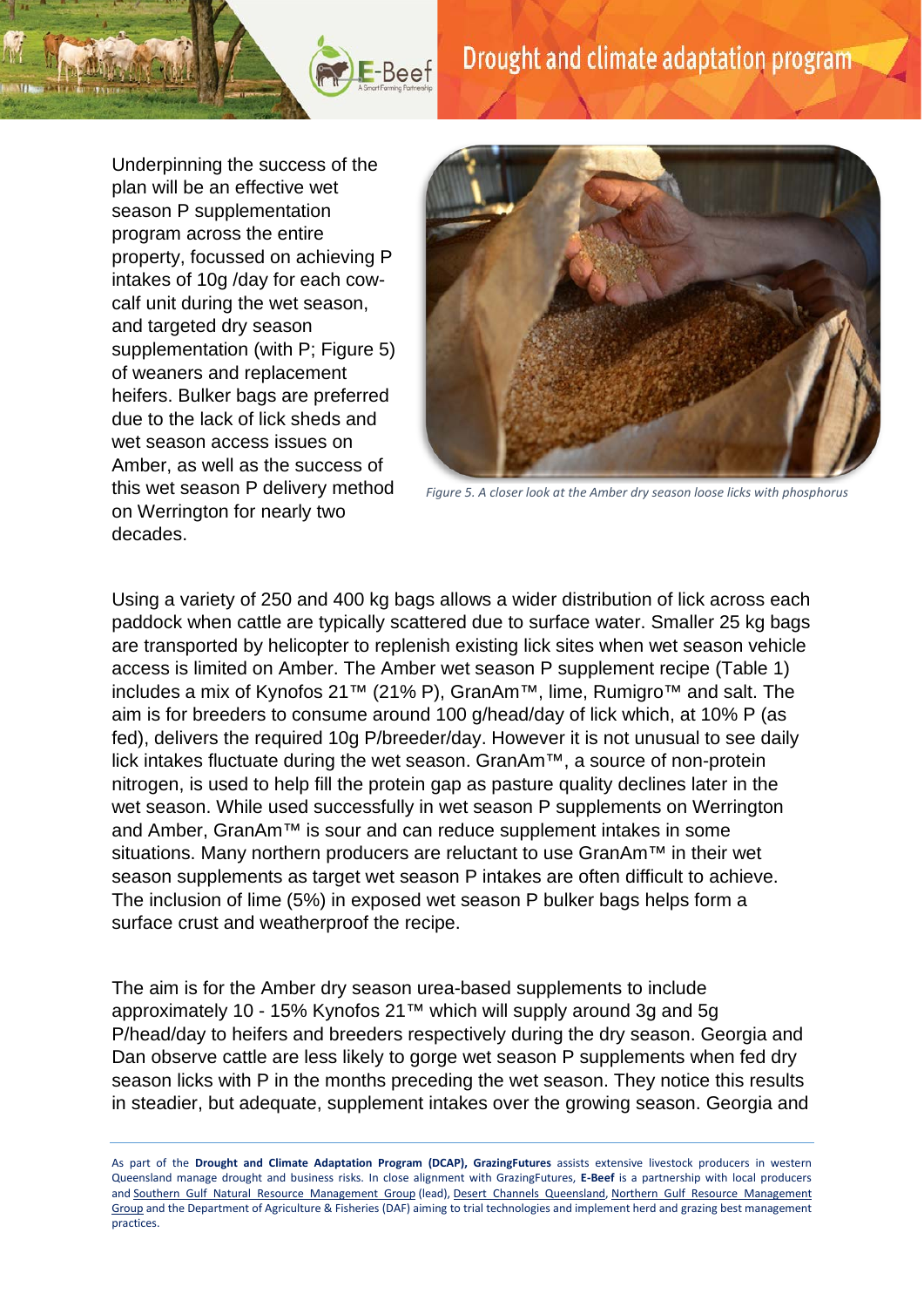Dan also believe the nitrogen component (urea equivalent) of GranAm<sup>™</sup> may be exacerbating the hard crusting of their wet season bulker bag licks. They will trial a new recipe this coming season by removing GranAm™, and adjusting the Kynofos 21<sup>™</sup> and lime. The Werrington Cattle Co team are very proactive in trailing new ideas to work out what best suits each enterprise and paddock situation.

E-Beef

**Table 1.** The Amber wet season lick recipe is 10% phosphorus as fed and includes lime to waterproof the exposed bulker bags.

| Ingredient  | <b>Inclusion rate</b> |
|-------------|-----------------------|
| Gran Am™    | 12%                   |
| Kynofos 21™ | 48%                   |
| Lime        | 5%                    |
| Rumigro™    | 0.5%                  |
| Salt        | 34.5%                 |

The Amber breeder management strategy requires regular pregnancy testing of all breeders. This combined with a successful P supplementation program, better cattle control and selection for fertility will allow the mating period to be progressively shortened. These strategies aim to achieve a female mortality rate of 2% in the long term, as well as produce a more consistent line of heavier weaner steers available for transfer to other properties within the family business.

The plan includes investments in additional fencing and property infrastructure which will allow pasture spelling, a reduction in grazing pressure on parts of the property and an expansion of the herd over the next decade*.* Rebuilding the existing yards and cattle handling infrastructure will improve the safety of staff and ease of livestock handling. Upgrading and adding to existing station roads will improve access throughout the property for a greater part of the year.

The economic analysis completed as part of this case study indicates the expected return to the total funds invested in the property purchase, livestock, plant and equipment and property development over the first decade could average 4 - 5% per annum when long term cattle prices and costs are used. This estimate did not include any allowance for a potential change in the value of the land component of the investment.

Table 2 is a comparison between a typical northern Gulf property with minimal management and little to no P feeding, and Amber at the end of Georgia and Dan's five-year development plan including full P supplementation of the Amber herd.

As part of the **Drought and Climate Adaptation Program (DCAP), GrazingFutures** assists extensive livestock producers in western Queensland manage drought and business risks. In close alignment with GrazingFutures, **E-Beef** is a partnership with local producers and [Southern Gulf Natural Resource Management Group](https://www.southerngulf.com.au/) (lead), [Desert Channels Queensland,](https://dcq.org.au/) [Northern Gulf Resource Management](https://mynortherngulf.org/)  [Group](https://mynortherngulf.org/) and the Department of Agriculture & Fisheries (DAF) aiming to trial technologies and implement herd and grazing best management practices.